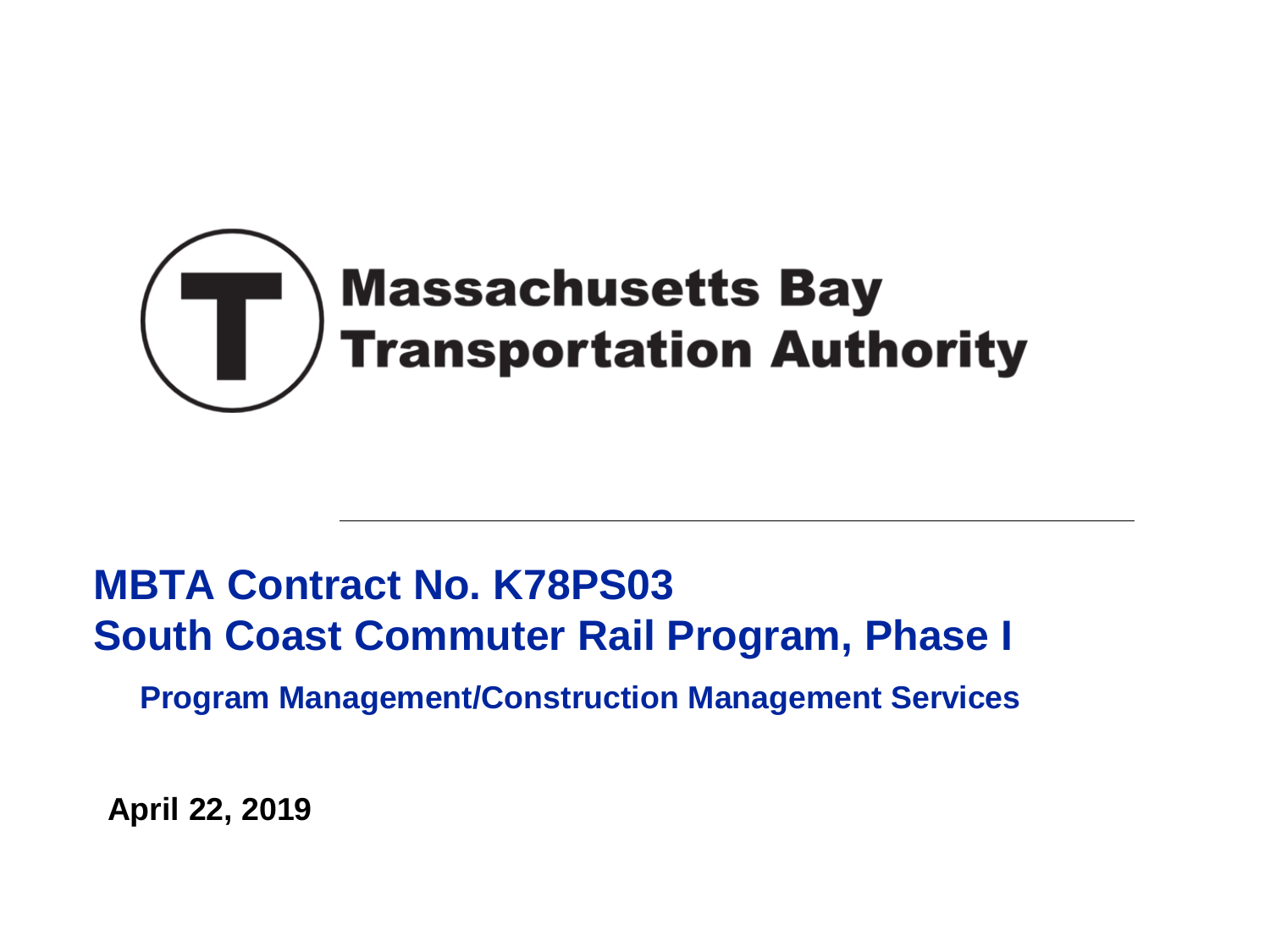#### **Overview**

• Today's board action will provide Program Management/ Construction Management Services for the South Coast Commuter Rail Program, Phase I.

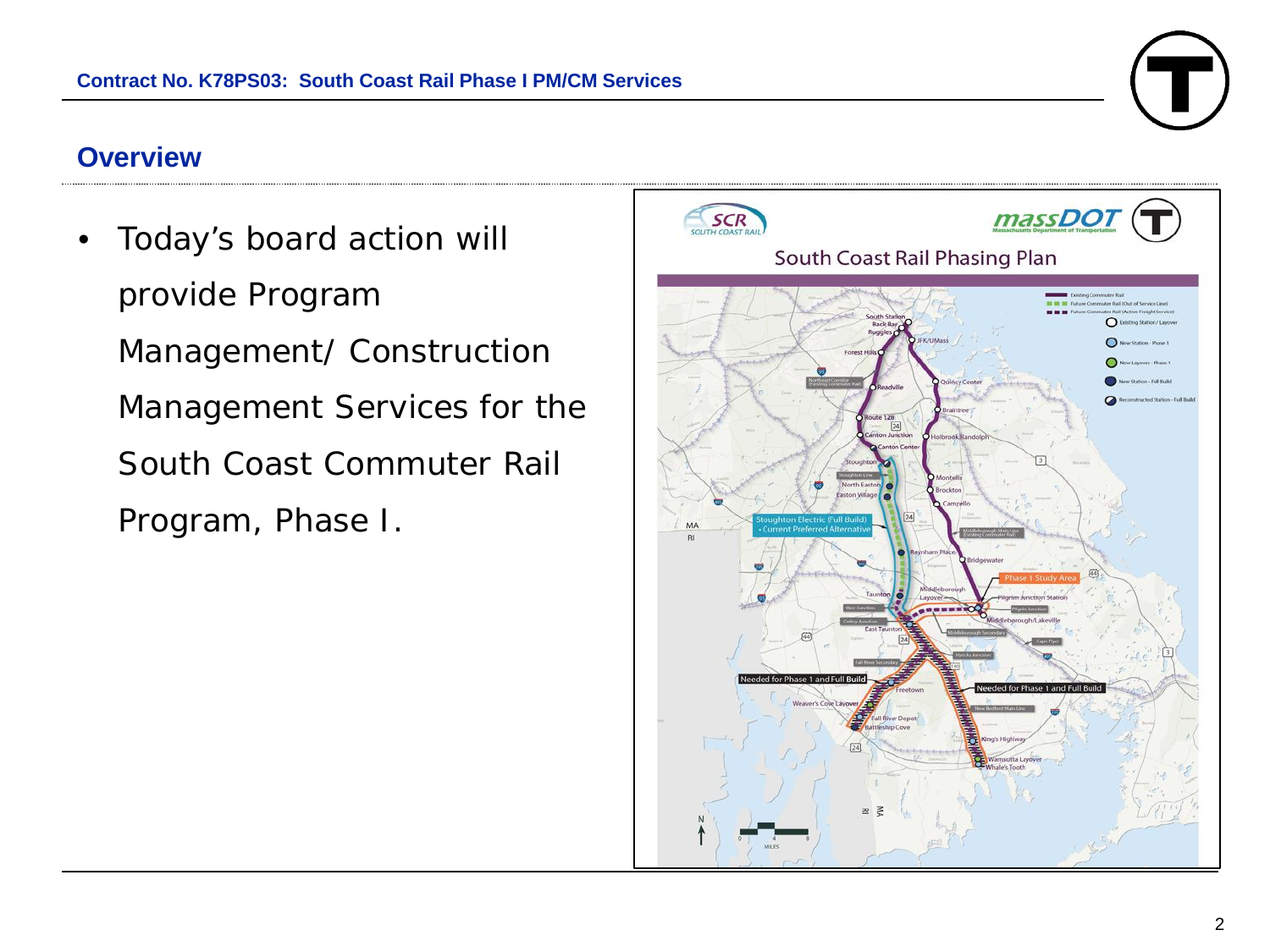### **South Coast Rail Program Elements**

Phase I of the South Coast Rail Program includes the construction of approximately 37 miles of active Right of Way (ROW) from the Town of Middleborough Southwest to New Bedford and Fall River. The project will reconstruct:

- 37.1 Miles of Track
- 28 At-Grade Crossings
- 14 Bridges
- 63 Culverts
- 6 New Commuter Rail **Stations**
- 2 New Overnight Layover Facilities

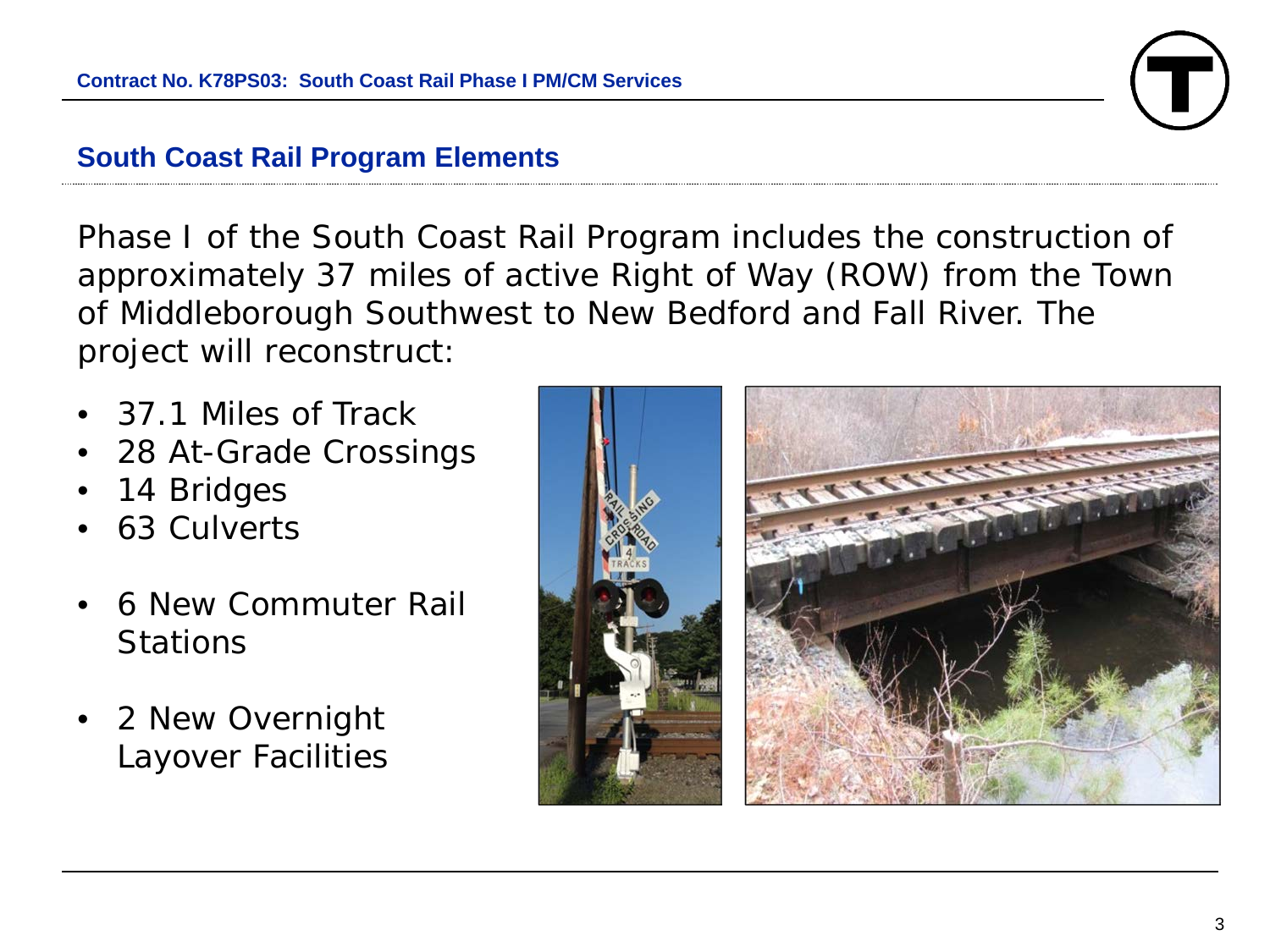

### **Project Benefits**

- Address the need for better transit connection between the South Coast Region and Metropolitan Boston
- Improve Customer Experience
- New ADA accessible platforms with code compliant requirements
- Environmentally-friendly station platform design
- Improve Regional Mobility
- Create opportunities for Smart Growth and Economic Development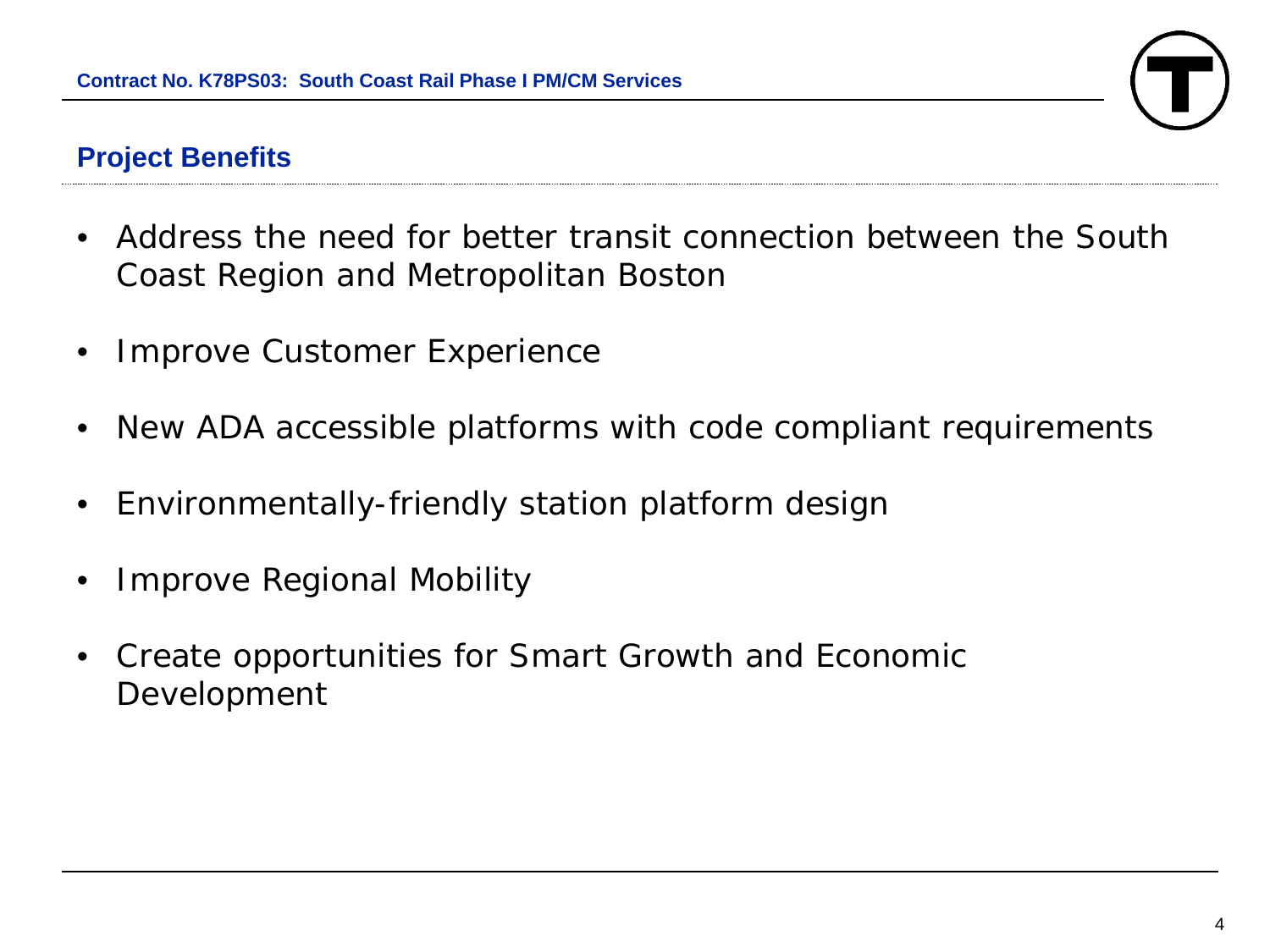

# **Program Management/Construction Management Scope of Services**

- Program Implementation and General Administration Services
- Overall Strategic Implementation Plan
- Program Controls Support including Cost, Schedule and Budget
- Environmental Permitting/Coordination Oversight
- Program Construction Management(CM) Staffing Support
- Public Participation & Stakeholder Outreach